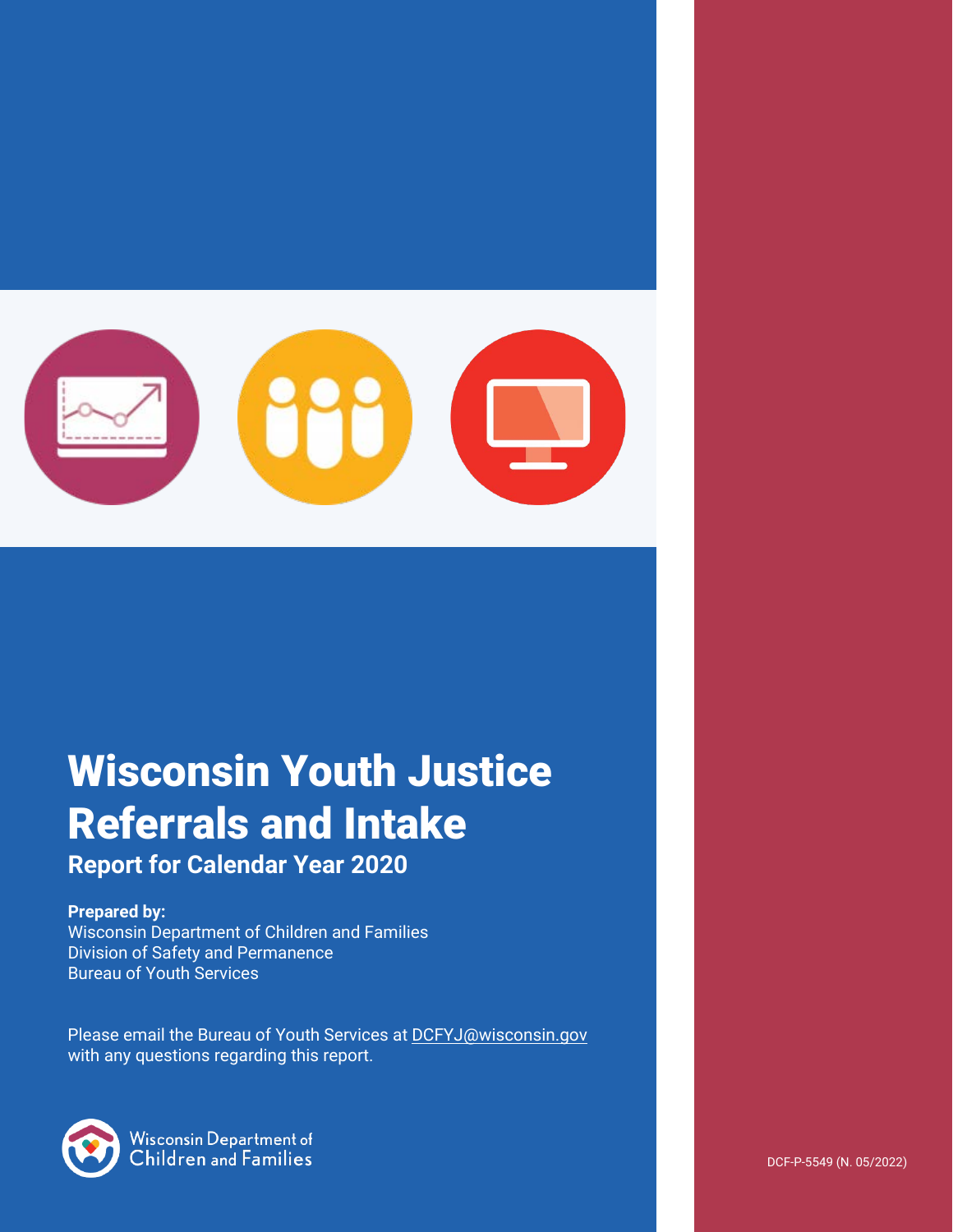# **Contents**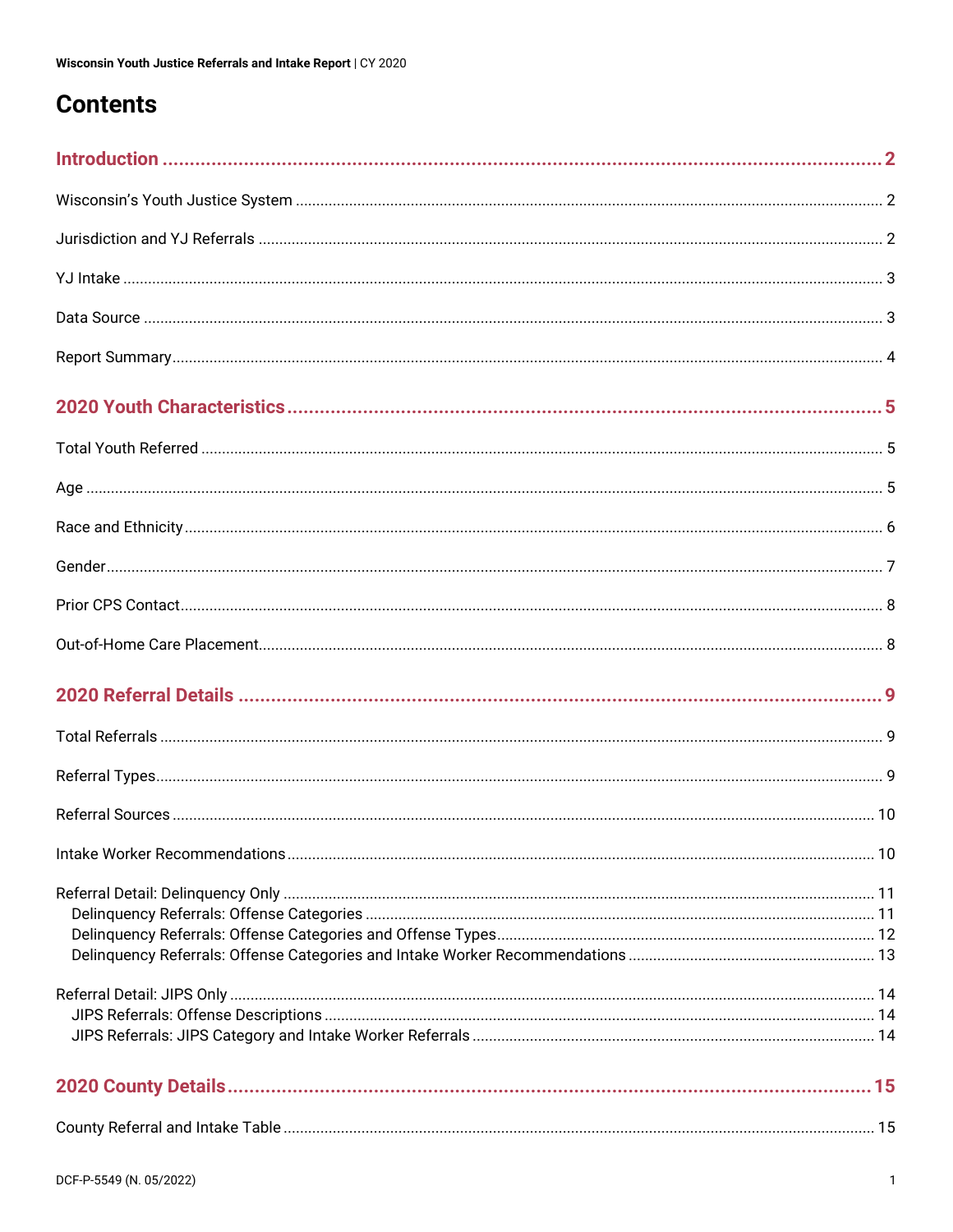# <span id="page-2-0"></span>Introduction

# <span id="page-2-1"></span>Wisconsin's Youth Justice System

The vision for Wisconsin's Youth Justice System incorporates a focus on prevention and diversion with the provision of accountability and services to youth and families to prepare them to thrive. This vision is quided by the Department of Children and Families' (DCF) commitment to ensuring all youth have the tools to thrive in adulthood.

In 2016, DCF assumed responsibility for fiscal and programmatic oversight of Wisconsin's youth justice (YJ) system. These responsibilities include training, maintaining data systems, development of standards, and capacity building through technical assistance. Because Wisconsin's YJ system is state supervised and county administered, counties determine and maintain the structure of their courts and the human service agencies providing YJ services. The Wisconsin Department of Corrections (DOC) retains oversight of youth in juvenile correctional facilities.

The YJ system in Wisconsin is community based, designed to serve the greatest number of youths through local prevention and diversion services and reduce the number served out-of-home (Fig. 1). Wisconsin continues to make strides to ensure young people referred to YJ are served by the appropriate agency or services, and that the YJ system does not function as a default intervention for youth in the state.

#### **Figure 1**

#### **COMMUNITY BASED YOUTH JUSTICE SYSTEM**



# <span id="page-2-2"></span>Jurisdiction and YJ Referrals

Juvenile courts in Wisconsin have jurisdiction in the following circumstances:

#### **<u></u>Juveniles Alleged to be Delinguent**

Includes any person between the ages of 10 and 16 who is alleged to have violated any state or federal criminal law. Under 1995 Wisconsin Act 77, general jurisdiction of the juvenile court was lowered from age 17 to age 16. 17-year-olds do not fall under the original jurisdiction of juvenile courts in Wisconsin. More information can be found in [Wis. Stat. §](https://docs.legis.wisconsin.gov/statutes/statutes/938/III/12)  [938.12](https://docs.legis.wisconsin.gov/statutes/statutes/938/III/12)

#### $\blacksquare$  **Juveniles in Need of Protection or Services (JIPS)**

Youth may be alleged to be in need of protection or services if certain conditions apply:

- **JIPS Non-Truancy** conditions include a parent or guardian unable or needing assistance to manage a youth's behavior; frequently running away from home; or committing a delinquent act before age 10.
- **JIPS Truancy** conditions include habitual truancy from school.

Youth adjudicated JIPS may be referred to a variety of services, but they cannot be sent to a correctional facility, juvenile detention facility, or a secured residential care center. More information can be found in [Wis. Stat. § 938.13.](https://docs.legis.wisconsin.gov/statutes/statutes/938/III/13)

#### **Juveniles Alleged to have Violated Civil Laws or Ordinances**

Municipal or county jurisdiction over young people alleged to have violated a civil law or ordinance is determined by the referring agency. Violation of municipal ordinance often results in a ticket—which is not synonymous with referrals to the YJ system. More information can be found in [Wis. Stat. § 938.125.](https://docs.legis.wisconsin.gov/statutes/statutes/938/III/125)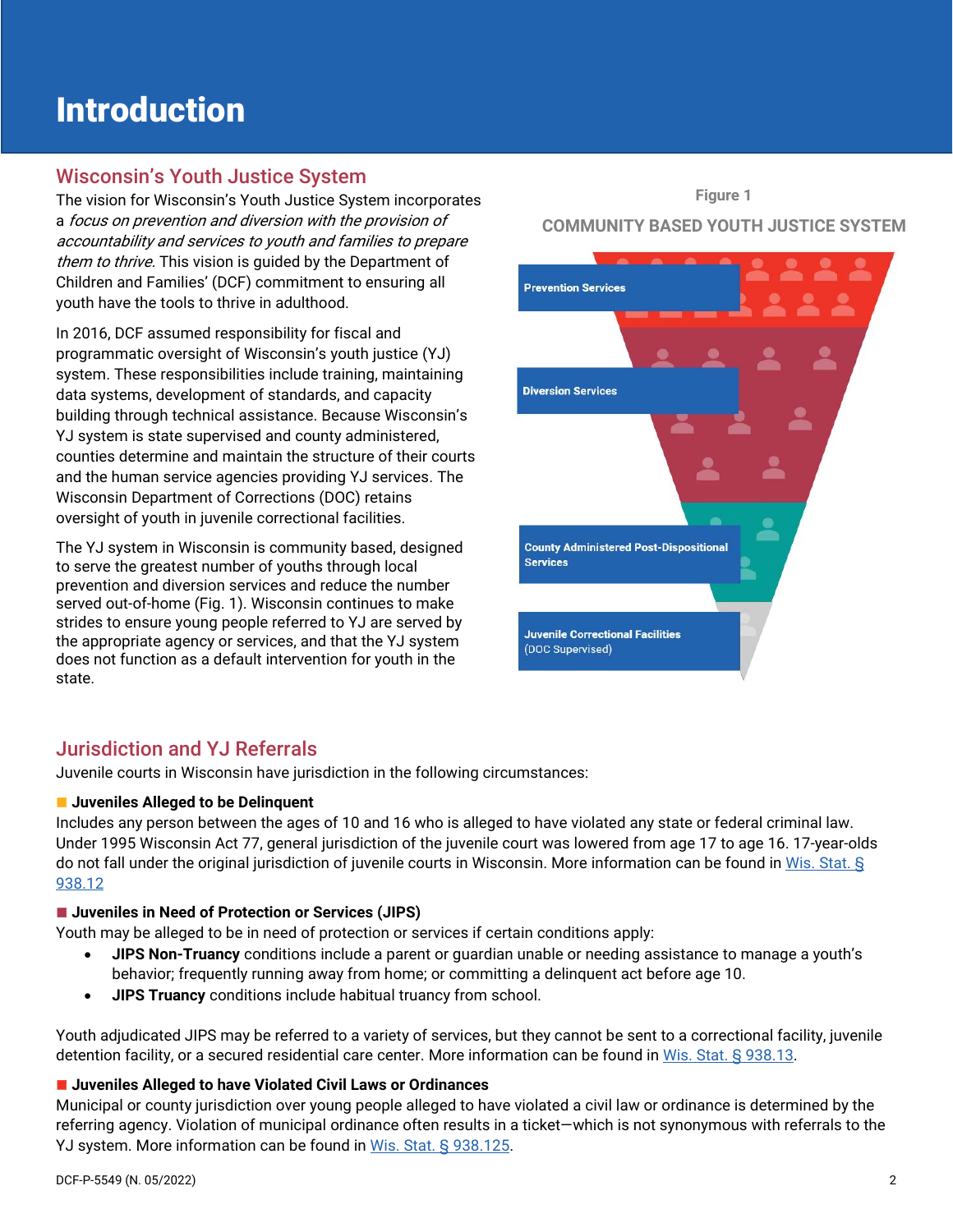Additional information on jurisdiction—including exceptions and waivers to adult court—can be found i[n Subchapter 3](https://docs.legis.wisconsin.gov/statutes/statutes/938/iii) of Wisconsin's Juvenile Justice Code (Chapter 938).

The four types of YJ referrals correspond with juvenile court jurisdiction**:** 

- **Delinquency**[, Wis. Stat. § 938.12](https://docs.legis.wisconsin.gov/statutes/statutes/938/III/12)
- **JIPS Non-Truancy, [Wis. Stat. § 938.13](https://docs.legis.wisconsin.gov/statutes/statutes/938/III/13)**
- **JIPS Truancy, [Wis. Stat. § 938.13\(6\)](https://docs.legis.wisconsin.gov/statutes/statutes/938/III/13/6)**
- Ordinance/Civil Law Violation, [Wis. Stat. § 938.125](https://docs.legis.wisconsin.gov/statutes/statutes/938/III/125)

Data tracking for municipal and civil ordinance violations varies across the state as only county referral data related to state offenses is tracked in eWiSACWIS. Therefore, this report does not include all instances of ordinance or civil law violations, nor does it include ticketing data.

This report is also not organized in a way that specifically identifies "status offenses," or offenses that would not be considered criminal if committed by an adult. Common examples of status offenses are truancy and running away from home. However, as the definition of JIPS on the previous page implies, some common status offenses are captured in JIPS Truancy and JIPS Non-Truancy referrals.

# <span id="page-3-0"></span>YJ Intake

Intake is the entry point to the YJ system for all Wisconsin youth under the age of  $17<sup>1</sup>$ . Intake is not a court hearing and youth do not need to be taken into physical custody (arrested) to engage with YJ intake.

The intake process is initiated after a young person receives a referral to the YJ system<sup>2</sup>. Referrals typically come from law enforcement, schools, and parents or guardians. Depending on the circumstance, it is possible for a young person to arrive at YJ intake with multiple referrals and multiple referral types.

Intake procedures are guided by the Wisconsin Juvenile Justice Code [\(Chapter 938\)](https://docs.legis.wisconsin.gov/statutes/statutes/938). During the intake process, an initial screening and assessment is conducted. Referred youth are interviewed by a county intake worker, who then has 40 days to review the referral, schedule an intake inquiry with the youth and their family (if needed), and make one of the following recommendations about the direction of the case:



**Close the Case.** While the young person may still be referred or diverted to county services, no formal involvement in the YJ system is recommended.



In cases where it is determined the jurisdiction of the juvenile court exists, but formal court involvement is not required, an intake worker can recommend a **Deferred Prosecution Agreement (DPA).** So long as the young person cooperates with the terms of the agreement, they avoid a formal delinquency adjudication.



Refer the case to the district attorney or corporation counsel to request a **Formal Petition** to juvenile court.

The intake process and conditions for intake worker recommendations are outlined in greater detail i[n Subchapter 5](https://docs.legis.wisconsin.gov/statutes/statutes/938/v) of the Juvenile Justice Code3.

# <span id="page-3-1"></span>Data Source

This report provides a limited snapshot of information collected from early decision points in Wisconsin's YJ system – specifically characteristics of youth referred to the YJ system and YJ referral details. While decisions are made at many points in the system, only YJ referrals and intake recommendations are currently tracked uniformly in the statewide centralized case management system (eWiSACWIS).

DCF-P-5549 (N. 05/2022) 3 This includes location of intake function (attached to the county human service agency or the local circuit court) and use of assessment tools like the Youth Assessment and Screening Instrument (YASI) as part of the intake process.

<sup>1</sup> [Wisconsin is one of three states](https://www.ncsl.org/research/civil-and-criminal-justice/juvenile-age-of-jurisdiction-and-transfer-to-adult-court-laws.aspx) where 17-year-olds do not fall under original jurisdiction of the juvenile court.

<sup>&</sup>lt;sup>2</sup> A YJ referral is not the same as an arrest. 2020 youth arrest data can be found on Wisconsin DOJ's UCR Data Dashboard Center.<br><sup>3</sup> Wisconsin's YJ system is county run, which accounts for some variability across the stat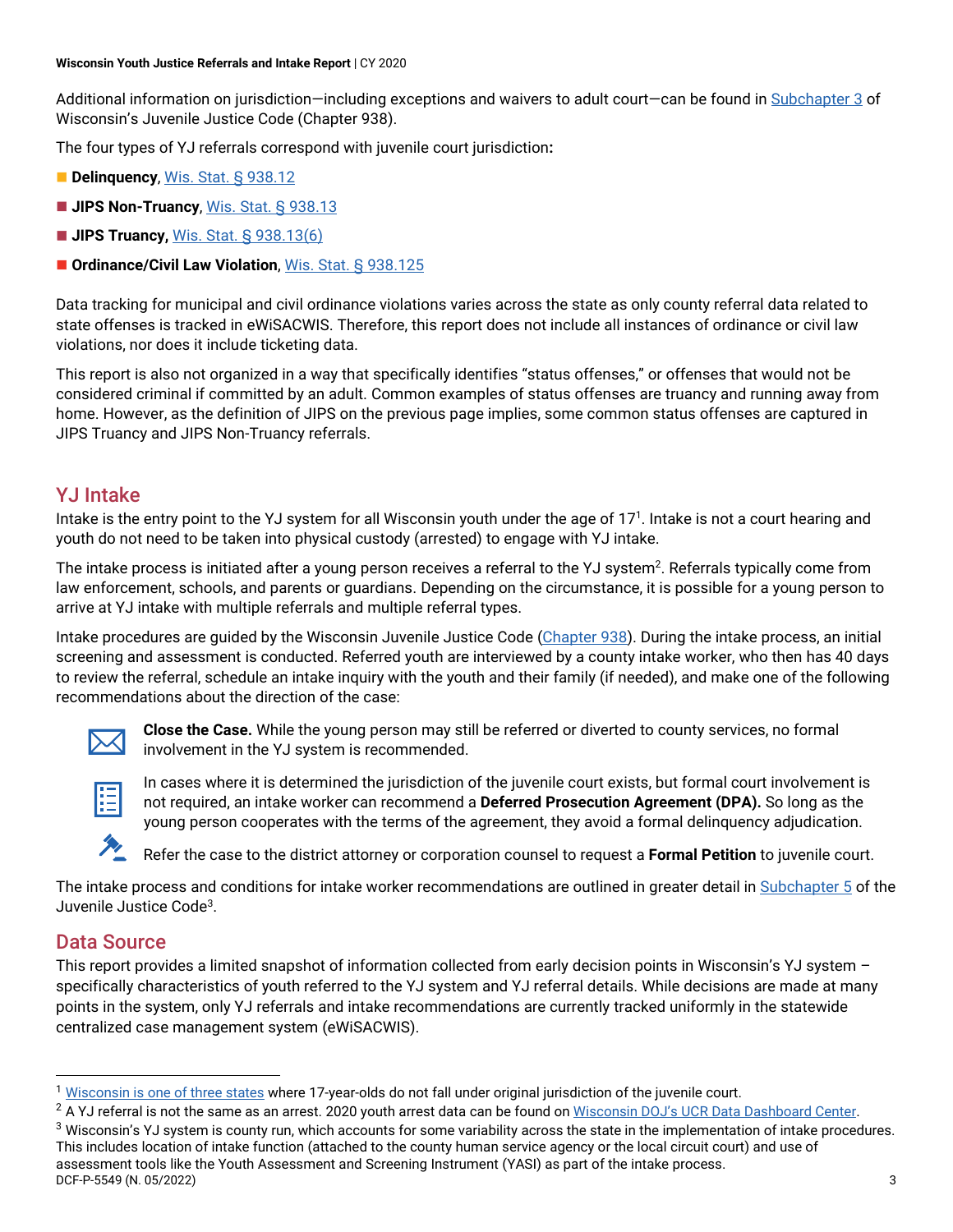#### **Wisconsin Youth Justice Referrals and Intake Report** | CY 2020

Wisconsin began collecting intake and referral data in eWiSACWIS in the middle of calendar year (CY) 2018. This report is a description of data from CY 2020, the second full year of available data in eWiSACWIS. In the future, additional data collection will allow for analyses of trends over time and more detailed analyses on topics of interest.

#### **COVID-19 NOTE**

2020 ushered in the start of the COVID-19 pandemic – a period marked by disruption and uncertainty. While this report is not intended to draw definitive conclusions about referrals to youth justice and the pandemic, a clear impact of this extraordinary time is the sharp decline in the total number of referrals received and youth referred to the YJ system. To fully understand the impact of the pandemic on YJ outcomes, DCF will continue to assess trends in future reports.

#### <span id="page-4-0"></span>Report Summary

This report includes the characteristics of youth referred to the YJ system and YJ referral details for CY 2020. Youth data includes demographic information like age, race, ethnicity, gender, prior child protective services (CPS) involvement and out-of-home care (OHC) placement. Referral data includes information like referral type, source, and intake worker recommendation. Additional offense details are also provided for delinquency and JIPS referrals.

In CY 2020, county YJ agencies received 11,742 referrals for 7,301 unique youth. Youth referred to YJ tended to be between the ages of 13 and 16 years old, were most commonly white, non-Hispanic, male, and had at least one CPS referral prior to their first YJ referral in 2020. Referrals were most commonly for delinquency type, came from law enforcement, and were recommended for case closure.

This report concludes with counts of the number of referrals received, referred youth, referral type, and intake worker recommendation organized by county.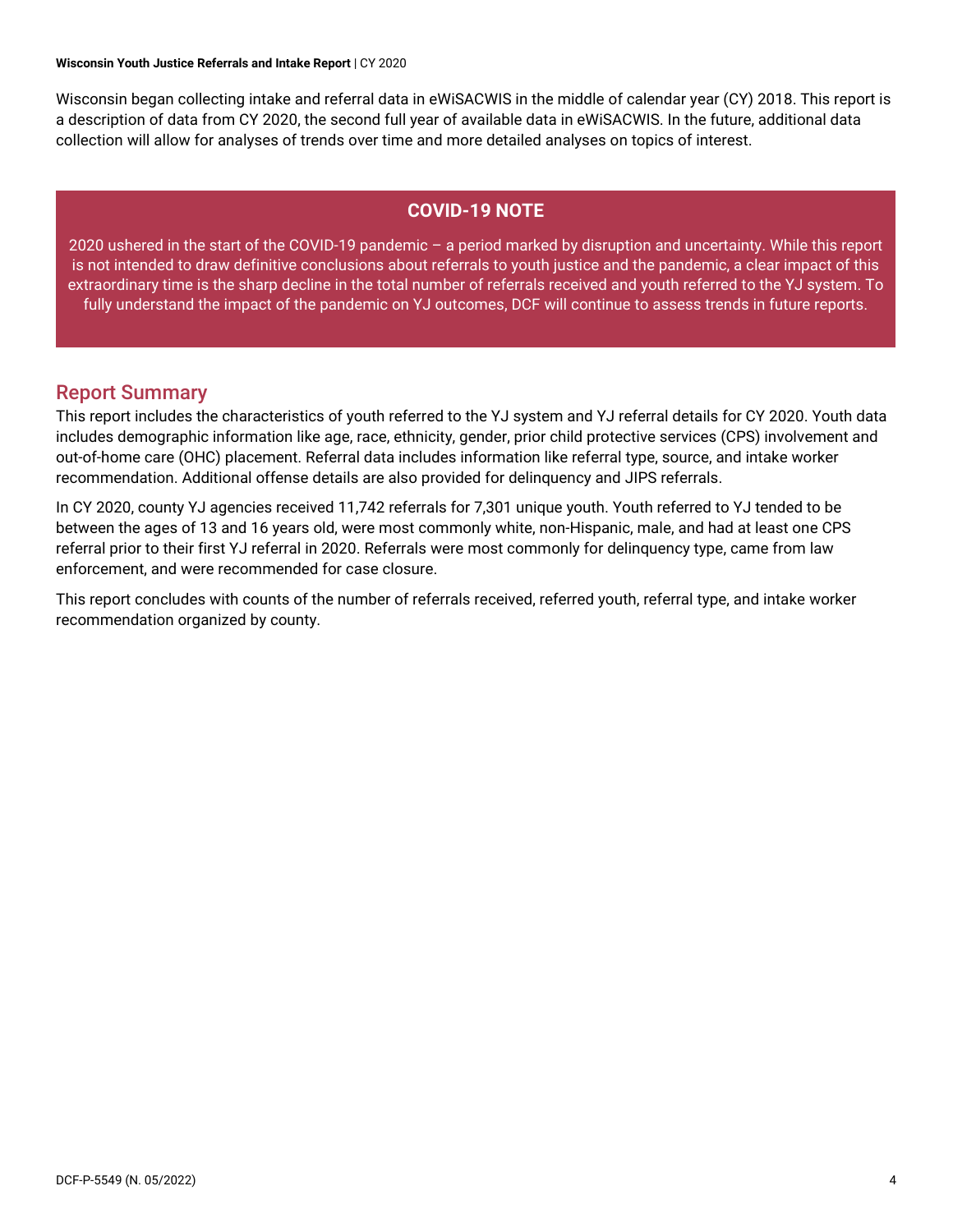# <span id="page-5-0"></span>2020 Youth Characteristics



### <span id="page-5-1"></span>Total Youth Referred

7,301 youth were referred to the YJ system in 2020<sup>4</sup>. This is a notable decrease from the 10,357 youth referred in 2019.

### <span id="page-5-2"></span>Age

Half of referrals received in 2020 were for youth over age 15. Figure 2 represents youth age at first YJ referral received in 2020. The most common age at first referral was 16 years old (1,731 youth) and the second most common age was 15 years old (1,579 youth). Over 80% of youth referred in 2020 were between the ages of 13 and 16 years old<sup>5</sup>.



**Figure 2 2020 YOUTH REFERRED BY AGE**

Data Note: 14 youth are excluded from Figure 2 for suspected data entry error

DCF-P-5549 (N. 05/2022) 5  $4$  Youth may be referred to the YJ system with multiple referrals during one calendar year but are only counted once.<br> $5$  Youth referred to the YJ system under the age of 10 are considered Juveniles in Need of Protection person who is adjudicated JIPS may receive a variety of services, but may not be sent to a correctional facility, juvenile detention facility, or secured residential facility.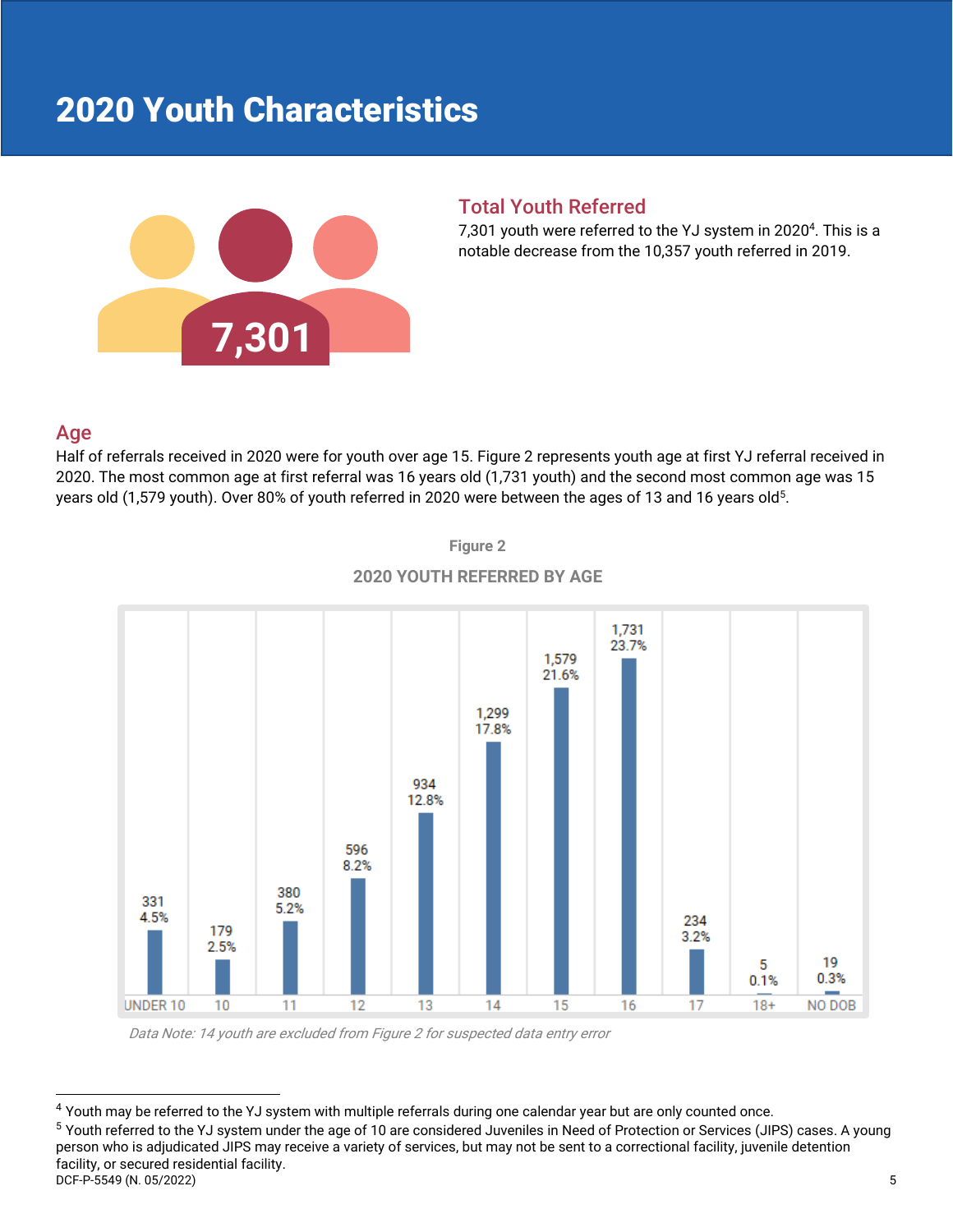# <span id="page-6-0"></span>Race and Ethnicity

In 2020, the largest percentage of youth referred to the YJ system were White (58.6%)<sup>6</sup>. However, a comparison of the racial composition of YJ-referred youth to Wisconsin's youth population provides important additional context, as the percentage of Black and American Indian/Alaskan Native youth referred to YJ exceeds the percentage of youth who identify as Black or American Indian/Alaskan Native<sup>7</sup> (Fig. 3).

While Black youth accounted for approximately one-quarter of youth referred to YJ in 2020, they comprise only a tenth of Wisconsin's total youth population. Similarly, American Indian/Alaskan Native youth accounted for about six percent of YJ-referred youth in 2020 but make up only two percent of the state's youth population.

While intake and referral data is only representative of an early decision point in the state's youth justice system, the figures in this section are reflective of both national and state analyses on Disproportionate Minority Contact (DMC) in the juvenile justice system<sup>8</sup>.



# **Figure 3 2020 YOUTH REFERRED BY RACE**

**2020 Youth Population Data Source:** Puzzanchera, C., Sladky, A. and Kang, W. (2021). "Easy Access to Juvenile Populations: 1990-2020." Online. Available[: https://www.ojjdp.gov/ojstatbb/ezapop/](https://www.ojjdp.gov/ojstatbb/ezapop/)

In addition to race, Hispanic ethnicity is also tracked in eWiSACWIS. In 2020, just under nine percent of youth referred to YJ were identified as Hispanic (Table 1). This is a slightly smaller percentage than the thirteen percent of Wisconsin's youth population that reports Hispanic ethnicity. However, it should be noted there is a possible undercount of youth with Hispanic ethnicity referred to YJ as over twenty percent of youth referred in 2020 were recorded in eWiSACWIS as ethnicity "unknown."

<sup>6</sup> Only primary race data is included in this report, which is the first race indicated in eWiSACWIS.

DCF-P-5549 (N. 05/2022) 6  $^7$  The four racial groups included in Figure 4 correspond with race data reported in <u>OJJDP's EZAPOP</u>.<br><sup>8</sup> More information about DMC can be accessed via the <u>Sentencing Project</u>. Additional analyses specific to Wiscons [2018](https://kidsforward.org/assets/The-Complex-Maze-of-the-Juvenile-Justice-System.pdf) an[d 2022](https://kidsforward.org/assets/Impact_of_COVID-19_on_YJ_in_WI_.pdf) reports from Kids Forward.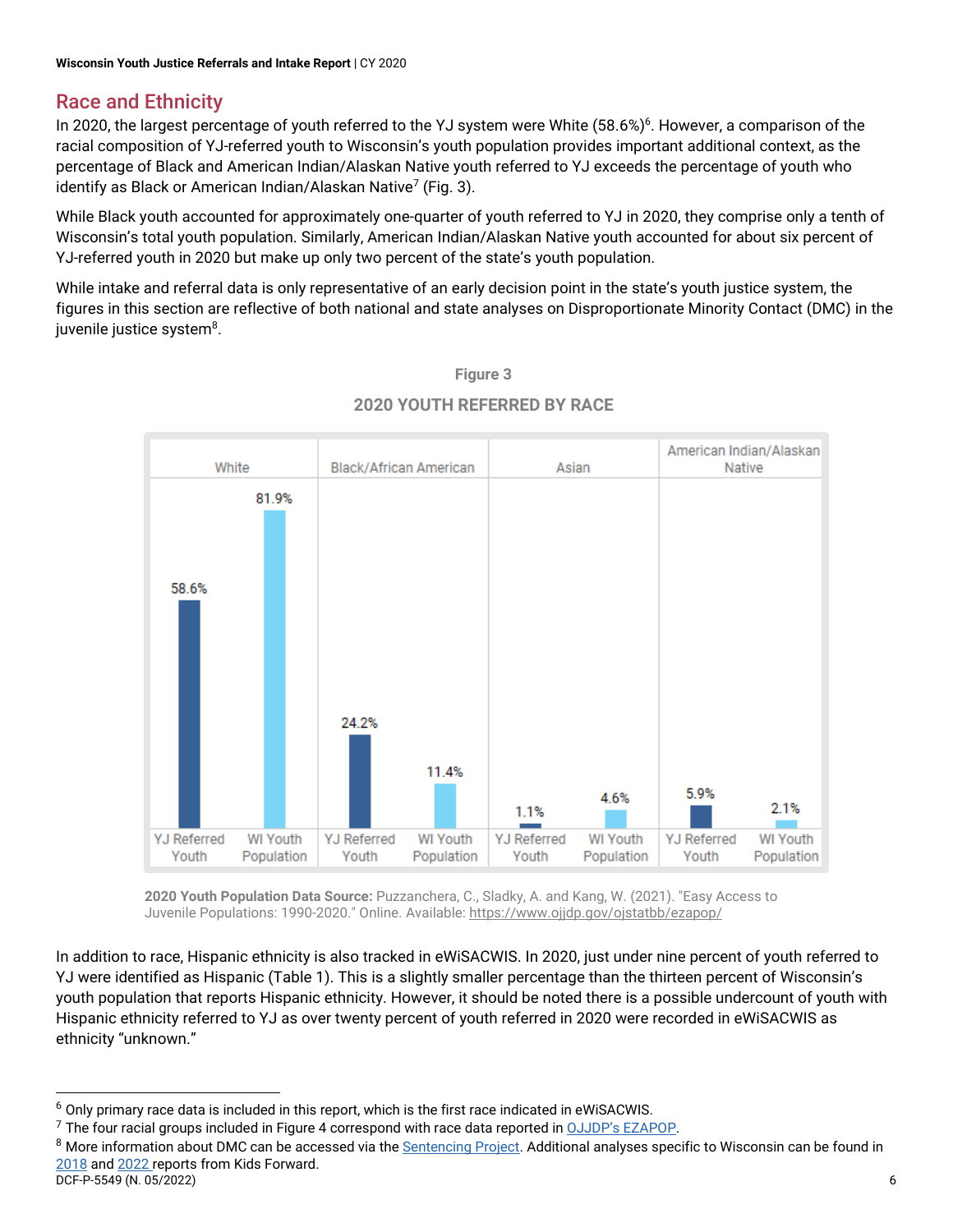**Table 1**

#### **2020 YOUTH REFERRALS BY RACE AND ETHNICITY**

|                                                          | 2020 YJ Referred | <b>Youth</b> | <b>2020 Wisconsin Youth</b><br>Population (0-16) |         |
|----------------------------------------------------------|------------------|--------------|--------------------------------------------------|---------|
| <b>RACE</b>                                              |                  |              |                                                  |         |
| White                                                    | 4,279            | 58.6%        | 968,568                                          | 81.8%   |
| <b>Black/African American</b>                            | 1,768            | 24.2%        | 136,614                                          | 11.5%   |
| American Indian/Alaskan Native                           | 429              | 5.9%         | 25,092                                           | 2.1%    |
| Asian                                                    | 79               | 1.1%         | 54,279                                           | 4.6%    |
| Native Hawaiian/Pacific Islander                         | 6                | 0.1%         | $\star$                                          | $\star$ |
| Race unable to determine, not documented, or<br>declined | 740<br>10.1%     |              | $\star$                                          | $\star$ |
| <b>ETHNICITY</b>                                         |                  |              |                                                  |         |
| Hispanic                                                 | 648              | 8.9%         | 151,120                                          | 12.8%   |
| Not Hispanic                                             | 5,014            | 68.7%        | 1,033,433                                        | 87.2%   |
| <b>Hispanic Ethnicity Unknown</b>                        | 1,639            | 22.4%        | $\star$                                          | $\star$ |

**\***Data not reported by OJJDP

**2020 Youth Population Data Source:** Puzzanchera, C., Sladky, A. and Kang, W. (2021). "Easy Access to Juvenile Populations: 1990- 2020." Online. Available[: https://www.ojjdp.gov/ojstatbb/ezapop/](https://www.ojjdp.gov/ojstatbb/ezapop/)

### <span id="page-7-0"></span>Gender

#### In 2020, two-thirds of youth referred to YJ were identified as male in eWiSACWIS<sup>9</sup> (Fig. 4).

**Figure 4**



**2020 YOUTH REFERRED BY GENDER**

DCF-P-5549 (N. 05/2022) 7 <sup>9</sup> Gender options reported in eWiSACWIS are derived from federal reporting standards. While DCF has offered practice suggestions to [support LGBTQ+ youth,](https://dcf.wisconsin.gov/files/publications/pdf/5534.pdf) robust data about youth gender identity is not yet consistently captured in eWiSACWIS.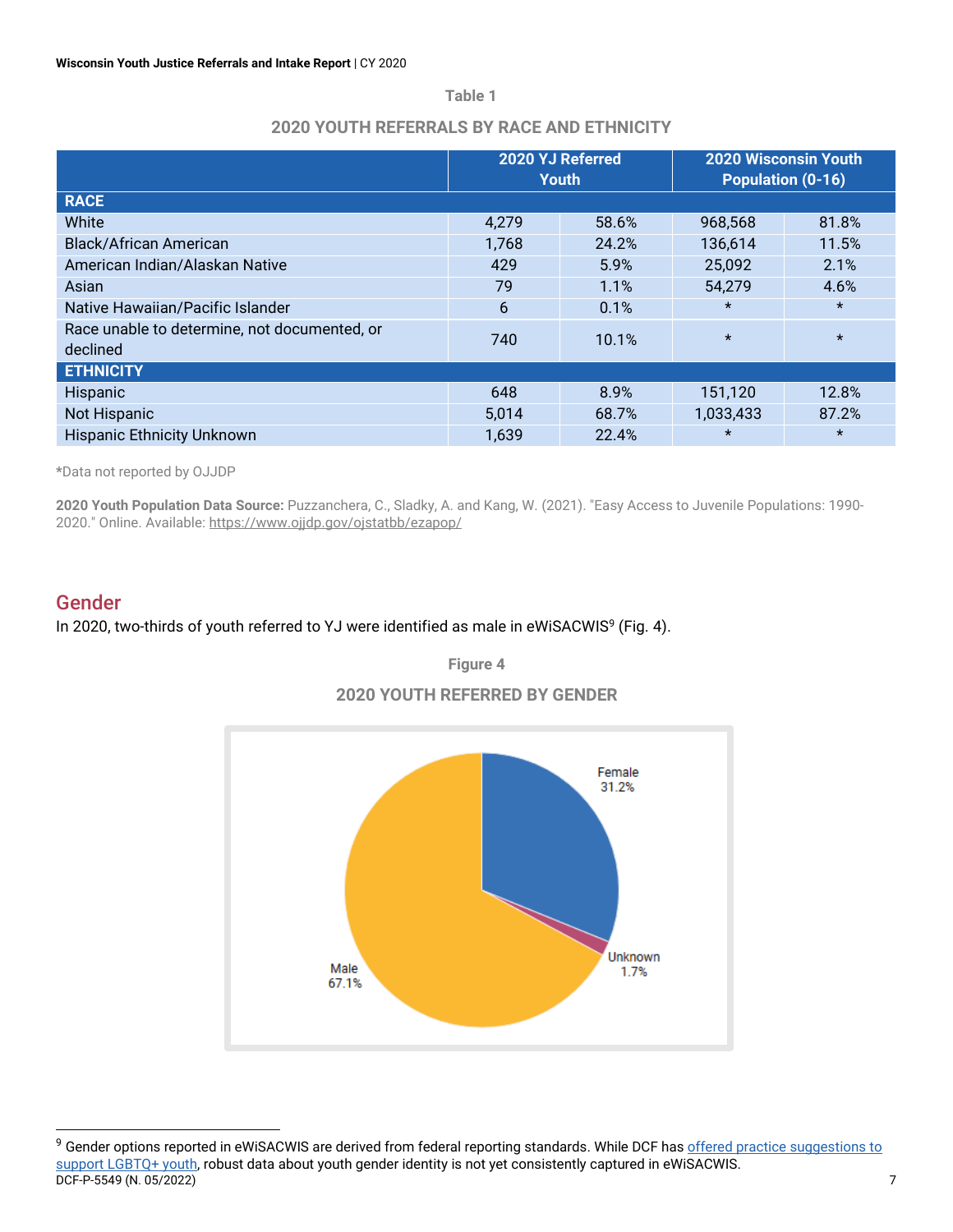# <span id="page-8-0"></span>Prior CPS Contact

A child protective services (CPS) referral contains allegation(s) of child abuse and/or neglect. CPS referrals are "screened-in" during initial assessment if at least one allegation meets the statutory requirements for child abuse and/or neglect. CPS referrals are "screened out" when all allegations included in the referral do not meet statutory requirements. Screened-out cases are closed, though the family may still be offered or referred to services. If a youth has ever had at least one CPS referral screened-in and at least one CPS referral screened-out prior to their first YJ referral, they are included in the "screen-in and screenout" category in Figure 5.

Prior to first YJ referral in 2020, eightytwo percent of youth had previously





been referred to CPS. Two-thirds (4,855 youth) had at least one screened-in CPS referral prior to first 2020 YJ referral<sup>10</sup>.

More information about CPS screening decisions can be found in the annua[l Child Abuse and Neglect Report.](https://dcf.wisconsin.gov/files/cwportal/reports/pdf/can.pdf)



# <span id="page-8-1"></span>Out-of-Home Care Placement

1,393 youth (19.1%) had an out-of-home care (OHC) placement prior to their first YJ referral in 2020 (Fig. 6). A smaller percentage of referred youth (6.1%), were in an OHC placement at time of first YJ referral. These figures include both CPS and YJ ordered OHC placements.

More information about OHC placements can be found on th[e OHC dashboard.](https://dcf.wisconsin.gov/dashboard/ohc)

DCF-P-5549 (N. 05/2022) 8 <sup>10</sup> The number of YJ referred youth who have previously touched the CPS system is reflective of nationwide trends. More information about youth who cross from CPS to YJ can be found at [https://ojjdp.ojp.gov/model-programs-guide/literature-reviews/Intersection-](https://ojjdp.ojp.gov/model-programs-guide/literature-reviews/Intersection-Juvenile-Justice-Child-Welfare-Systems#2)[Juvenile-Justice-Child-Welfare-Systems#2.](https://ojjdp.ojp.gov/model-programs-guide/literature-reviews/Intersection-Juvenile-Justice-Child-Welfare-Systems#2)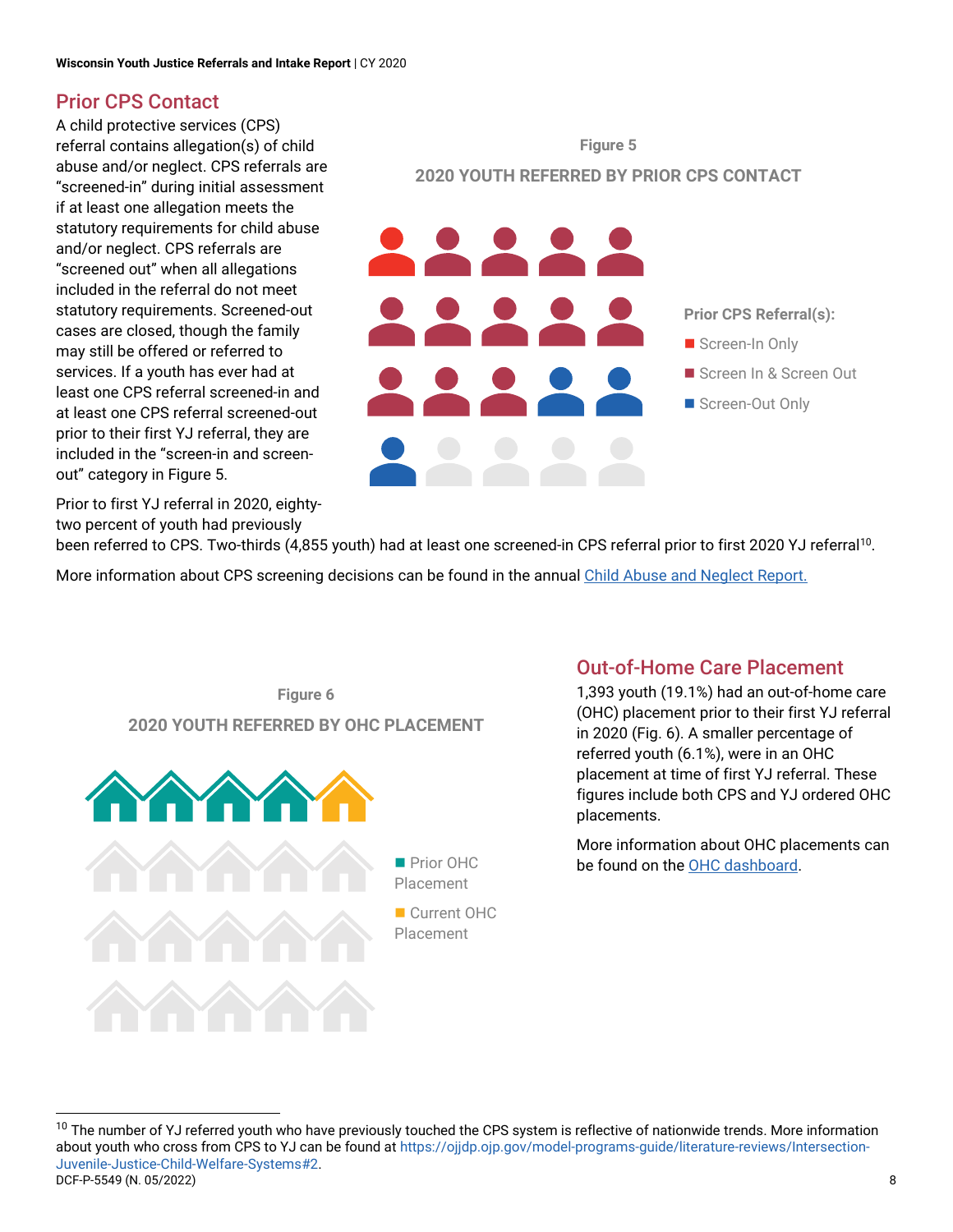# <span id="page-9-0"></span>2020 Referral Details



#### <span id="page-9-1"></span>Total Referrals

11,742 YJ referrals were logged in eWiSACWIS in 2020<sup>11</sup>. This is sizable decrease from the 16,977 YJ referrals made in 2019.

### <span id="page-9-2"></span>Referral Types

The four types of YJ referrals are related to the areas of jurisdiction of the juvenile court: delinquency, JIPS non-truancy, JIPS truancy, and ordinance/civil law violation $12$ .

In 2020, over eighty percent of received YJ referrals were for the delinquency referral type (Fig. 7)<sup>13</sup>. Despite fewer referrals documented in 2020, the volume of referrals received by type is similar in both 2020 and 2019.



**Figure 7**

<sup>11</sup> Young people can enter the YJ system with multiple referrals and can also be referred while in an open YJ case. For these reasons, the number of YJ referrals received in one year is greater than the number of youths referred.

<sup>12</sup> Municipal or county jurisdiction over young people alleged to have violated a civil law or ordinance is determined by the referral source. Violation of municipal ordinance often results in a ticket, which may or may not also result in a referral to the YJ system. Data tracking for municipal ordinances and ticketing varies by county and are not uniformly tracked in eWiSACWIS.

DCF-P-5549 (N. 05/2022) 9 <sup>13</sup> One YJ referral may contain multiple YJ referral types, so the number of referral types documented in 2020 slightly exceeds the number of YJ referrals documented in eWiSACWIS.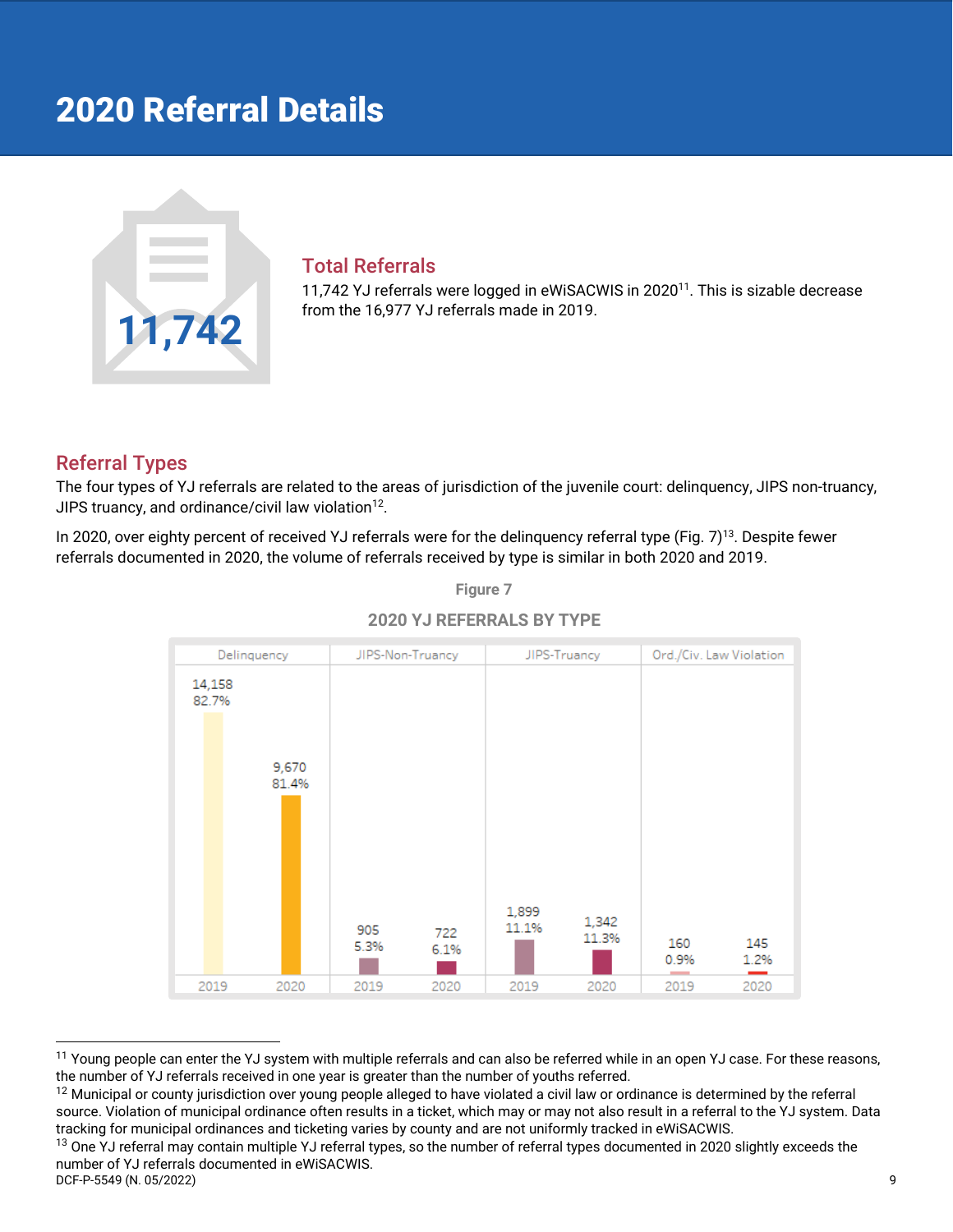# <span id="page-10-0"></span>Referral Sources

Youth can be referred to the YJ system by law enforcement, parents or guardians, or other individuals or agencies (including schools who can refer youth to YJ only for truancy).

In 2020, the referral source for approximately nine out of every ten referrals was Law Enforcement (Table 2).

#### **Table 2**

#### **2020 YJ REFERRALS BY SOURCE**

| Referral Source |       |
|-----------------|-------|
| Law Enforcement | 87.7% |
| School          | 10.4% |
| Other           | 1.5%  |
| Parent/Guardian | 0.4%  |

# <span id="page-10-1"></span>Intake Worker Recommendations

At the conclusion of the intake process, based on the information gathered, an Intake Worker will issue one of the following recommendations:

- **Case Closure:** The case may be counseled and closed, diverted, or found not to fall within the jurisdiction of the county juvenile court. No further formal YJ involvement is recommended by the intake worker.
- **Deferred Prosecution Agreement (DPA):** A DPA may be recommended in cases with juvenile court jurisdiction where the intake worker feels formal court involvement is not required.
- **Formal Petition:** The intake worker may refer the case to the district attorney or corporation counsel to request a formal petition to juvenile court. This petition may result in further formal juvenile court involvement – including supervision.

**Figure 8 2020 YJ REFERRALS BY INTAKE WORKER RECOMMENDATION**



• **Documented in Error**

Data Note: 162 YJ referrals are excluded from Figure 8 for suspected data entry error

In 2020, intake workers most frequently recommended to case closure, followed closely by a formal petition to court<sup>14</sup> (Fig. 8). However, a closer look at recommendations for delinquency and JIPS referrals in proceeding sections reveal recommendations can vary based on referral type.

**DCF-P-5549 (N. 05/2022)** 10 <sup>14</sup> The intake worker makes their recommendation to the district attorney's office, who then review the decision and determine whether to accept or override this recommendation. It is possible the outcome of a YJ case may differ from intake worker recommendations, however, as these outcomes are not yet tracked by all counties in eWiSACWIS, they are not included in this report.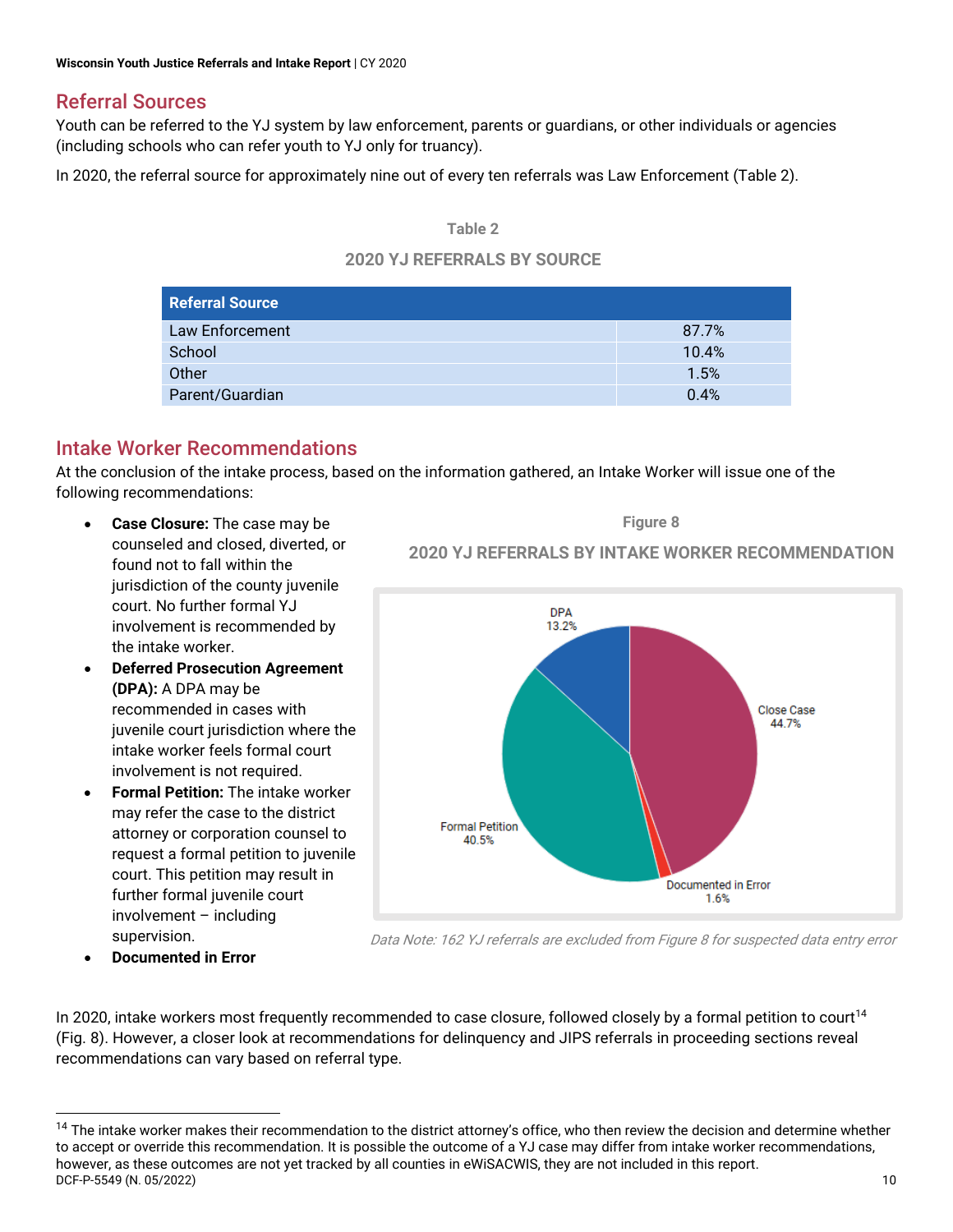# <span id="page-11-0"></span>Referral Detail: Delinquency Only

Each YJ referral logged in eWiSACWIS includes at least one offense, or description of the law or laws a youth is alleged to have violated. Offenses are organized in eWiSACWIS by category, type, and description in accordance with standards set by the Federal Bureau of Investigation's Uniform Crime Reporting (UCR) program. The mapping of Wisconsin statutes onto UCR offense categories and types was supplied by the Wisconsin Department of Justice's Bureau of Justice Information and Analysis.

Five offense categories are tracked in Wisconsin:

- **1. Drug**
- **2. Property:** includes any offense where the objective is to gain money, property, or some other benefit (ex. vandalism, theft, burglary, and motor vehicle theft)
- **3. Society:** UCR defines as "society's prohibition against engaging in certain types of activity" (ex. disorderly conduct, sex offenses, and weapons).
- **4. Violent**
- **5. Other:** Any offense not included in the other categories (ex. battery, resisting/obstructing an officer). This category also includes offenses that are not reportable to UCR.

![](_page_11_Figure_9.jpeg)

# <span id="page-11-1"></span>Delinquency Referrals: Offense Categories

In 2020, delinquency referrals most frequently included offenses from the **Other** (3,229 referrals) **Society** (2,942 referrals) and **Property** (2,672 referrals) categories (Table 3). Combined, these three offense categories accounted for approximately ninety percent of delinquency referrals logged in eWiSACWIS in 2020.

**Table 3**

### **2020 DELINQUENCY REFERRALS: OFFENSE CATEGORIES**

| <b>Offense Category</b> |       |
|-------------------------|-------|
| Other                   | 33.4% |
| Society                 | 30.4% |
| Property                | 27.6% |
| Drug                    | 4.9%  |
| Violent                 | 3.7%  |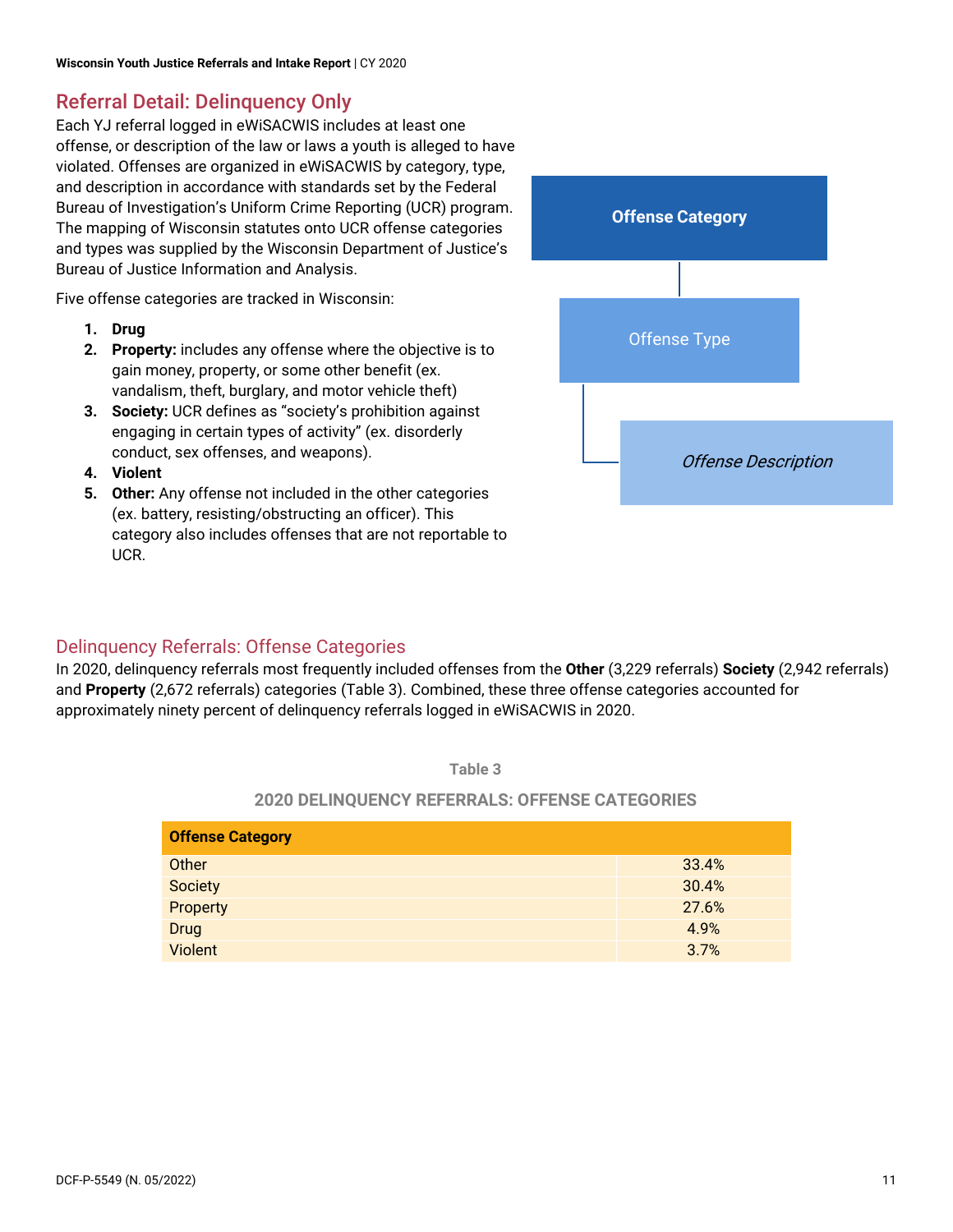# <span id="page-12-0"></span>Delinquency Referrals: Offense Categories and Offense Types

Figure 9 further illustrates the relationship between offense category and offense type. Each of the five offense categories occupies a swim lane, which is populated by corresponding offense types. In 2020, delinquency referrals included offenses from thirty-one distinct offense types. Offense types with at least 100 referrals are included below.

![](_page_12_Figure_3.jpeg)

### **2020 DELINQUENCY REFERRALS BY OFFENSE CATEGORY AND TYPE**

![](_page_12_Figure_5.jpeg)

Within the **Other** offense category, the most frequent offense type was All Other (Except Traffic) (1,416 referrals). This offense type includes offense descriptions like Resisting or Obstructing an Officer (384 referrals) and Operating a Vehicle without Consent - Passenger (291 referrals). The second most frequent offense type was Other Assault (1,296 referrals), which includes offense descriptions like Battery (1,098 referrals). This category also includes offenses that are not reportable to UCR (471 referrals).

The most frequent offense types in the **Society** offense category were Disorderly Conduct (1,924 referrals), Sex Offenses (762 referrals), and Weapons (202 referrals).

The third most common offense category, **Property**, included the following offense types most frequently: Vandalism (1,244 referrals), Theft (469 referrals), Burglary (290 referrals), Motor Vehicle Theft (209 referrals), and Stolen Property (174 referrals).

Of the referrals received with offenses from the **Drug** offense category, over two-thirds (308 referrals) were for Marijuana Possession.

The **Violent** offense category received the fewest number of referrals in 2020. The most frequent offense type within this category was Aggravated Assault (187 referrals).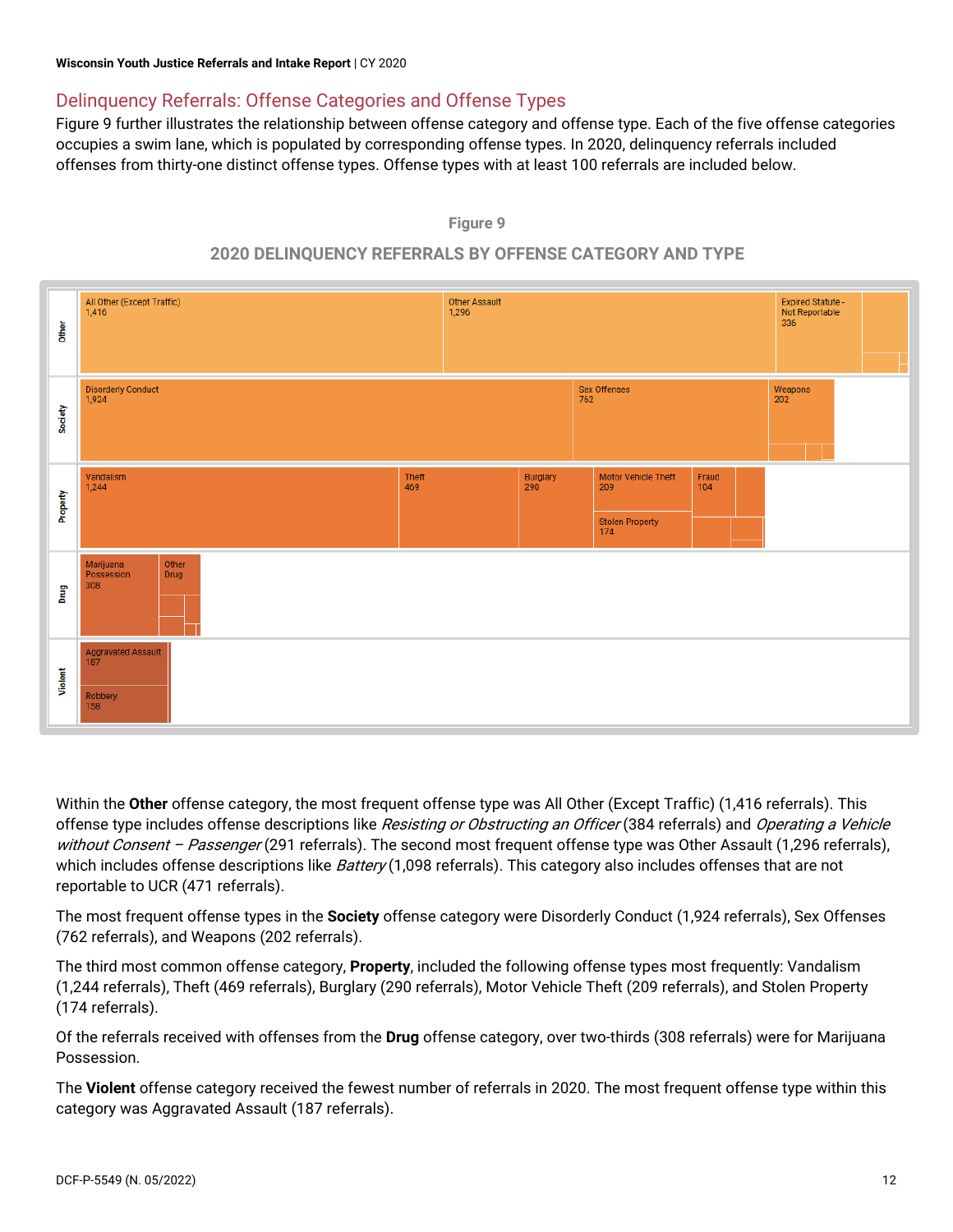### <span id="page-13-0"></span>Delinquency Referrals: Offense Categories and Intake Worker Recommendations

Intake worker recommendations for delinquency referrals varied by offense category (Fig. 10).

Referrals in the **Other** offense category were most frequently recommended to be petitioned to court (45.8%) or closed (40.8%). Approximately one-tenth of these referrals were recommended for a DPA.

Half of **Society** offense referrals were recommended for case closure. A formal petition was the second most frequent recommendation (35.8%), followed by a DPA (11.7%).

**Property** offense referrals were most often recommended for a formal petition to court (55.7%), followed by case closure (30.4%). Only twelve percent of referrals in the property offense category were recommended for a DPA.

The most recommended outcome for **Drug** offenses were case closure (47.8%) or a formal petition to court (30.1%). DPAs were frequently recommended in this offense category as well (19.3%).

Of all the offense categories, a formal petition to court was most frequently recommended in the **Violent** category (75.8%). Fifteen percent of delinquency referrals from the violent offense category were recommended for case closure and six percent were recommended for a DPA.

![](_page_13_Figure_8.jpeg)

**Figure 10**

#### **2020 DELINQUENCY REFERRAL INTAKE RECOMMENDATIONS BY OFFENSE CATEGORY**

Data Note: 38 Delinquency referrals are excluded from Figure 10 for suspected data entry error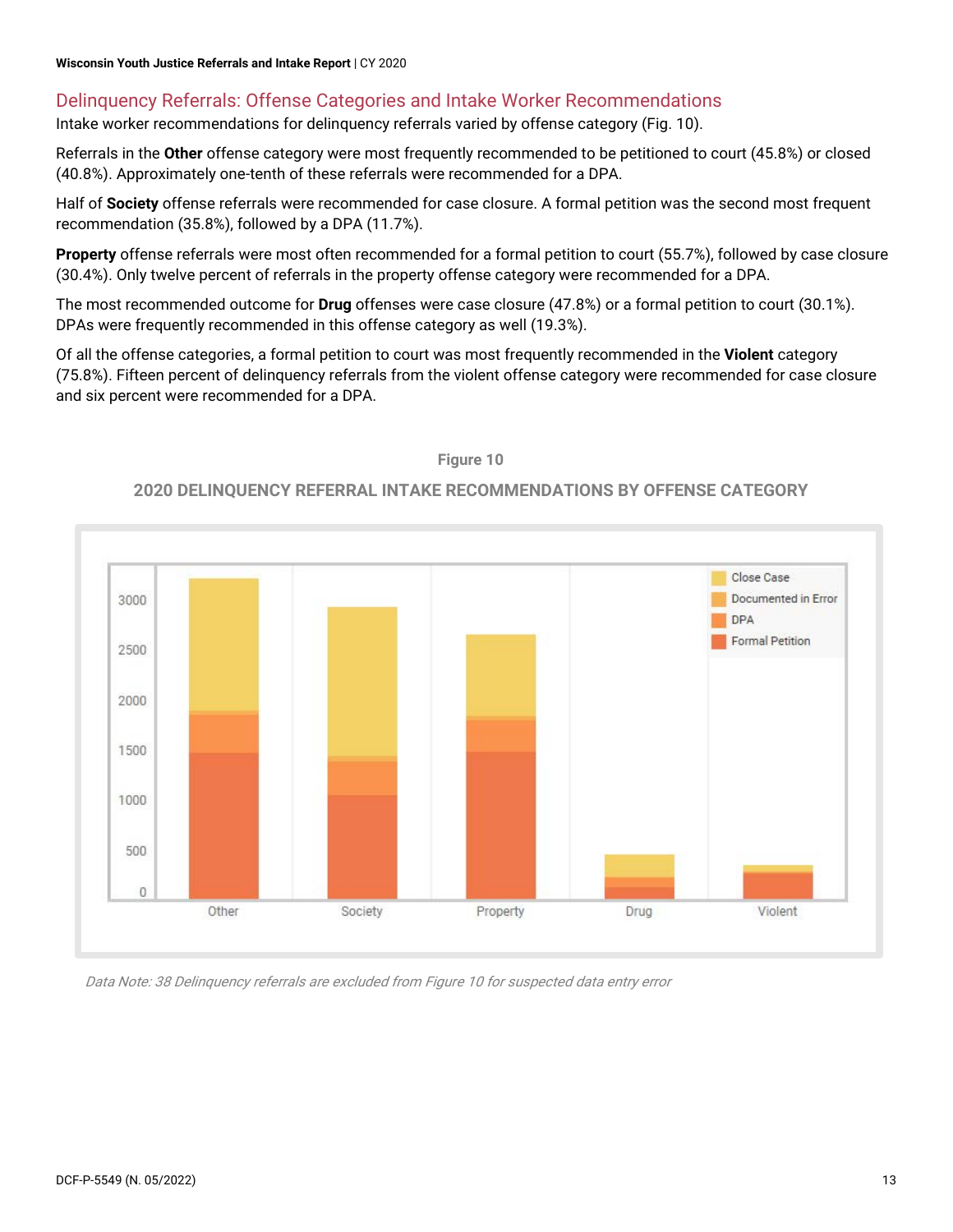# <span id="page-14-0"></span>Referral Detail: JIPS Only

Youth may receive a JIPS referral if certain conditions apply. These conditions include:

- A parent or guardian is unable or needs assistance to manage a youth's behavior
- A youth is determined to be not responsible or not competent
- A youth is alleged to have committed a delinquent act before age 10
- A youth is habitually truant (runs away) from home
- A youth is habitually truant (absent) from school

JIPS cases may be referred for a variety of services, but cannot be sent to a correctional facility, juvenile detention facility, or to a secured care center. JIPS offenses are more indicative of a youth's criminogenic needs than their risk of future delinquent behavior.

# <span id="page-14-1"></span>JIPS Referrals: Offense Descriptions

In 2020, over 60% of JIPS referrals were for Truancy, making it the most common offense description (Table 4). The second most common offense description was Habitually Truant from Home, followed by Parent Unable/Needs Assistance to Control. Nine percent of JIPS non-truancy referrals received in 2020 were for youth under age 10.

#### **Table 4**

#### **2020 JIPS REFERRALS: OFFENSE DESCRIPTIONS**

| <b>Offense Description</b>                |       |
|-------------------------------------------|-------|
| <b>Truancy</b>                            | 1,336 |
| <b>Habitually Truant from Home</b>        | 374   |
| Parent Unable/Needs Assistance to Control | 257   |
| Delinquent Act Before Age 10              | 68    |
| Not Responsible or Not Competent          | 11    |
| Other                                     | 15    |

Data Note: 3 JIPS referrals are excluded from Table 4 for suspected data entry error

#### **Figure 11**

#### **2020 JIPS REFERRAL INTAKE RECOMMENDATIONS BY JIPS CATEGORY**

![](_page_14_Figure_17.jpeg)

# <span id="page-14-2"></span>JIPS Referrals: JIPS Category and Intake Worker Referrals

The most common intake recommendation for both JIPS truancy and JIPS non-truancy referrals was case closure (Fig. 11). Twenty-six percent of JIPS truancy referrals were recommended for a DPA and a slightly smaller percentage (20%) were recommended for a formal petition for court. The remainder of JIPS nontruancy referrals were evenly split between recommendations a formal petition to court (9%) or a a DPA (7%).

Data Note: 7 JIPS referrals are excluded from Figure 11 for suspected data entry error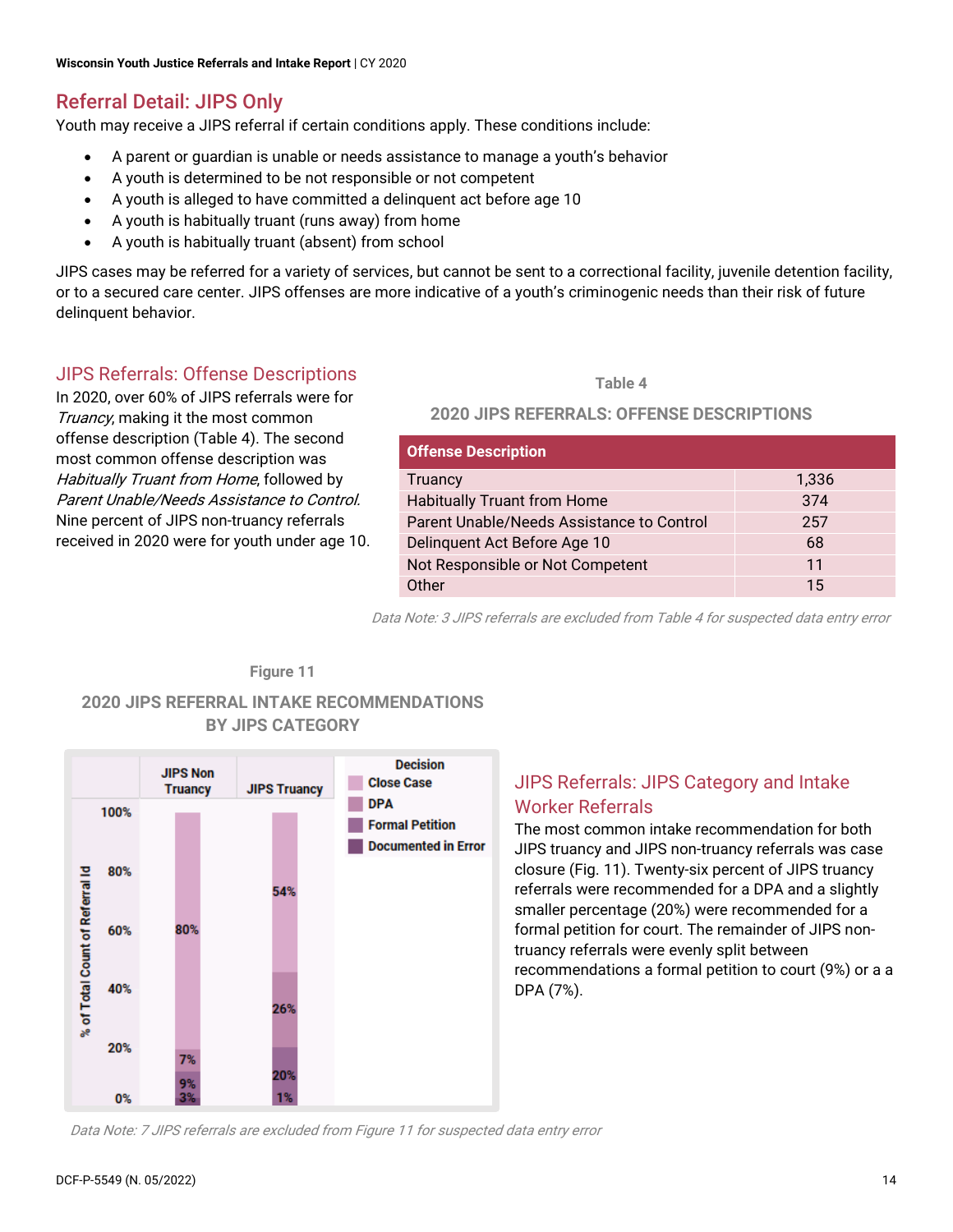# <span id="page-15-0"></span>2020 County Details

# <span id="page-15-1"></span>County Referral and Intake Table

Information included in this table includes the total YJ referrals, youth referred, referral types, and intake recommendations in 2020, organized by Wisconsin counties.

The number of referrals and youth referred is highly dependent on county-level factors such as population size and organizational structure of youth justice intake, as well as local variations in the justice system and youth-serving organizations. County youth population size is based on 2020 estimates from the Office of Juvenile Justice and Delinquency Prevention (OJJDP) and is only inclusive of the ages in which juvenile courts have original jurisdiction.

#### **Table 5**

#### **2020 COUNTY REFERRALS & INTAKE RECOMMENDATIONS**

|                   | 2020                                   |                        | <b>INTAKE RECOMMENDATION16</b><br>YJ REFERRAL TYPE <sup>15</sup><br><b>TOTAL</b> |         |                               |                                    |                  |                             |            |                                  |
|-------------------|----------------------------------------|------------------------|----------------------------------------------------------------------------------|---------|-------------------------------|------------------------------------|------------------|-----------------------------|------------|----------------------------------|
| <b>COUNTY</b>     | <b>YOUTH</b><br><b>POP</b><br>$(0-16)$ | YJ<br><b>Referrals</b> | <b>Youth</b><br><b>Referred</b>                                                  | Delinq. | <b>JIPS</b><br><b>Truancy</b> | <b>JIPS Non-</b><br><b>Truancy</b> | Ord./Civ<br>Vio. | <b>Close</b><br><b>Case</b> | <b>DPA</b> | <b>Formal</b><br><b>Petition</b> |
| Adams             | 2,671                                  | 89                     | 65                                                                               | 72%     | 12%                           | 16%                                | 0%               | 78%                         | 9%         | 10%                              |
| Ashland           | 3,142                                  | 76                     | 41                                                                               | 93%     | 5%                            | 1%                                 | 0%               | 8%                          | 12%        | 66%                              |
| <b>Barron</b>     | 9,068                                  | 91                     | 62                                                                               | 86%     | 13%                           | 1%                                 | 1%               | 48%                         | 32%        | 16%                              |
| <b>Bayfield</b>   | 2,448                                  | 36                     | 29                                                                               | 69%     | 28%                           | 3%                                 | 0%               | 61%                         | 22%        | 14%                              |
| <b>Brown</b>      | 58,180                                 | 498                    | 295                                                                              | 100%    | 0%                            | 1%                                 | 0%               | 44%                         | 9%         | 46%                              |
| <b>Buffalo</b>    | 2,457                                  | 8                      | 7                                                                                | 50%     | 50%                           | 0%                                 | 0%               | 50%                         | 13%        | 38%                              |
| <b>Burnett</b>    | 2,451                                  | 51                     | 33                                                                               | 88%     | 12%                           | 0%                                 | 0%               | 29%                         | 4%         | 59%                              |
| Calumet           | 10,737                                 | 75                     | 49                                                                               | 63%     | 25%                           | 12%                                | 0%               | 40%                         | 33%        | 21%                              |
| Chippewa          | 13,176                                 | 252                    | 180                                                                              | 65%     | 25%                           | 9%                                 | 2%               | 55%                         | 26%        | 17%                              |
| <b>Clark</b>      | 9,688                                  | 47                     | 39                                                                               | 100%    | 0%                            | 0%                                 | 0%               | 49%                         | 23%        | 26%                              |
| Columbia          | 11,283                                 | 217                    | 146                                                                              | 70%     | 23%                           | 6%                                 | 1%               | 59%                         | 6%         | 33%                              |
| Crawford          | 2,967                                  | 55                     | 32                                                                               | 56%     | 18%                           | 0%                                 | 25%              | 71%                         | 4%         | 24%                              |
| Dane              | 104,093                                | 753                    | 363                                                                              | 100%    | 0%                            | 0%                                 | 0%               | 30%                         | 9%         | 57%                              |
| Dodge             | 15,815                                 | 243                    | 160                                                                              | 66%     | 34%                           | 0%                                 | 0%               | 59%                         | 10%        | 28%                              |
| Door              | 4,194                                  | 61                     | 49                                                                               | 49%     | 51%                           | 0%                                 | 0%               | 46%                         | 36%        | 16%                              |
| Douglas           | 7,924                                  | 173                    | 129                                                                              | 57%     | 42%                           | 2%                                 | 1%               | 49%                         | 6%         | 42%                              |
| Dunn              | 8,197                                  | 114                    | 95                                                                               | 69%     | 31%                           | 0%                                 | 87%              | 54%                         | 19%        | 25%                              |
| <b>Eau Claire</b> | 19,916                                 | 359                    | 224                                                                              | 69%     | 15%                           | 17%                                | 0%               | 67%                         | 14%        | 18%                              |
| Florence          | 580                                    | $\overline{2}$         | $\overline{2}$                                                                   | 50%     | 50%                           | 0%                                 | 0%               | 100%                        | 0%         | 0%                               |
| Fond Du Lac       | 20,360                                 | 314                    | 197                                                                              | 73%     | 21%                           | 6%                                 | 0%               | 36%                         | 20%        | 41%                              |
| Forest            | 1,602                                  | 14                     | 14                                                                               | 100%    | 0%                            | 0%                                 | 0%               | 14%                         | 43%        | 43%                              |
| Grant             | 10,036                                 | 108                    | 73                                                                               | 96%     | 3%                            | 2%                                 | 0%               | 39%                         | 0%         | 61%                              |
| Green             | 7,432                                  | 38                     | 33                                                                               | 84%     | 3%                            | 16%                                | 0%               | 34%                         | 26%        | 39%                              |
| <b>Green Lake</b> | 3,857                                  | 49                     | 33                                                                               | 88%     | 12%                           | 0%                                 | 0%               | 18%                         | 47%        | 35%                              |

DCF-P-5549 (N. 05/2022) 15 <sup>15</sup> It is possible for one YJ referral to be associated with more than one YJ referral type. Because the referral type columns are calculated as a percentage of total referrals a county documents in eWiSACWIS, these columns may add up to more than 100%. <sup>16</sup> Intake recommendations are calculated as a percentage of all referrals received. Referrals for which a county did not enter a recommendation into eWiSACWIS account for percentages lower than 100%.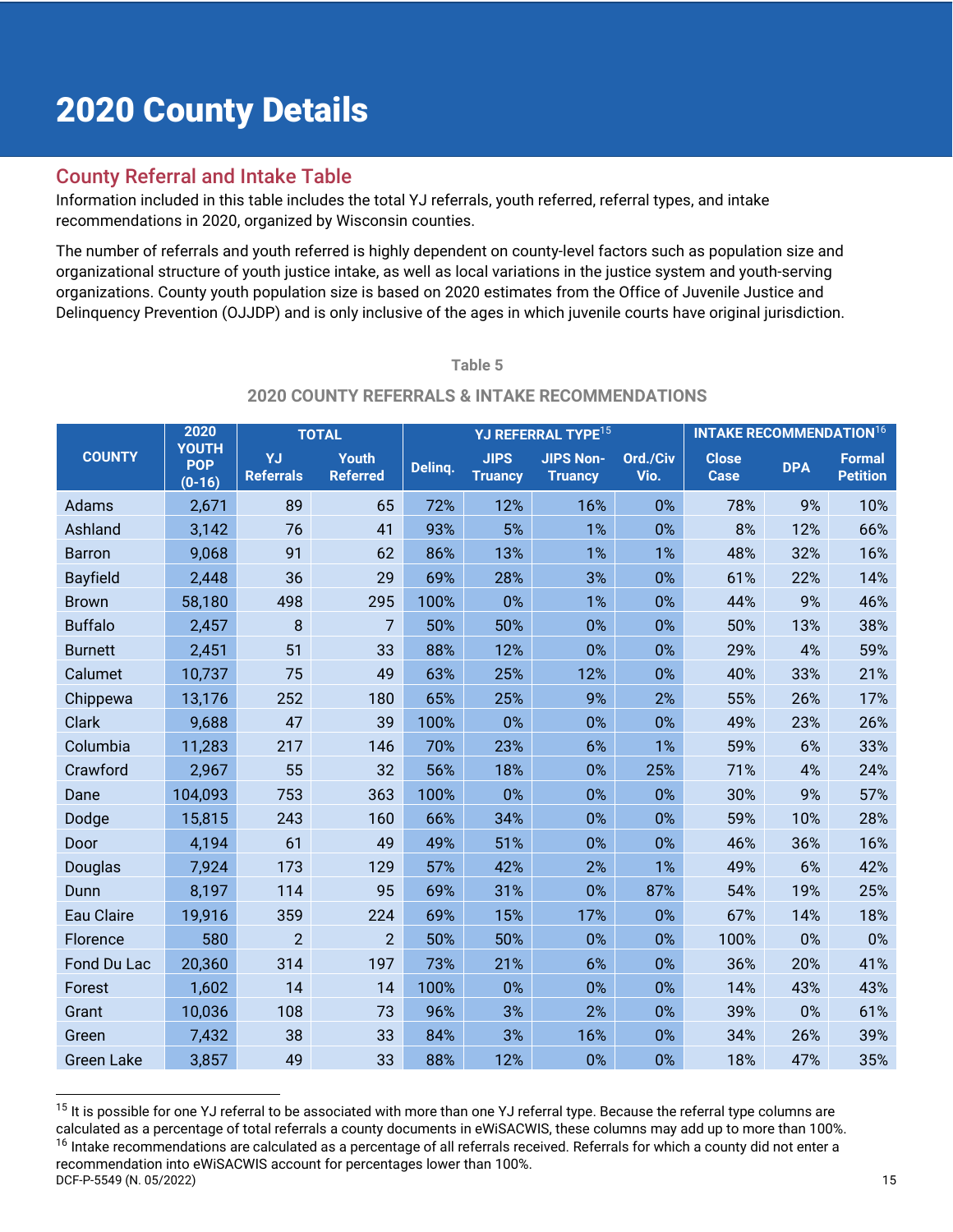#### **Wisconsin Youth Justice Referrals and Intake Report** | CY 2020

| lowa               | 4,889   | 50                      | 38  | 84%  | 14%   | 2%    | 0%    | 38%   | 24% | 38% |
|--------------------|---------|-------------------------|-----|------|-------|-------|-------|-------|-----|-----|
| Iron               | 813     | $\overline{\mathbf{4}}$ | 4   | 50%  | 0%    | 0%    | 75%   | 50%   | 25% | 25% |
| Jackson            | 4,154   | 86                      | 68  | 33%  | 52%   | 15%   | 0%    | 49%   | 36% | 10% |
| Jefferson          | 16,188  | 213                     | 106 | 100% | 0%    | 0%    | 0%    | 71%   | 8%  | 18% |
| Juneau             | 5,031   | 30                      | 18  | 97%  | 3%    | 0%    | 0%    | 40%   | 7%  | 37% |
| Kenosha            | 35,120  | 403                     | 301 | 71%  | 25%   | 3%    | 0%    | 14%   | 14% | 69% |
| Kewaunee           | 3,962   | 26                      | 20  | 85%  | 8%    | 0%    | 8%    | 46%   | 35% | 15% |
| La Crosse          | 21,777  | 236                     | 128 | 87%  | 8%    | 4%    | 0%    | 53%   | 18% | 27% |
| Lafayette          | 3,781   | 67                      | 58  | 28%  | 72%   | 0%    | 0%    | 91%   | 0%  | 7%  |
| Langlade           | 3,455   | 54                      | 34  | 100% | 0%    | 0%    | 0%    | 20%   | 7%  | 43% |
| Lincoln            | 4,606   | 69                      | 43  | 96%  | 0%    | 3%    | 1%    | 57%   | 17% | 26% |
| Manitowoc          | 15,016  | 155                     | 91  | 97%  | 0%    | 1%    | 1%    | 30%   | 8%  | 57% |
| Marathon           | 28,884  | 283                     | 202 | 99%  | 1%    | 1%    | 0%    | 46%   | 17% | 36% |
| Marinette          | 7,154   | 127                     | 80  | 39%  | 27%   | 35%   | 0%    | 59%   | 14% | 24% |
| Marquette          | 2,787   | 38                      | 23  | 82%  | 18%   | 0%    | 0%    | 53%   | 11% | 37% |
| Menominee          | 1,436   | 42                      | 29  | 100% | 0%    | 0%    | 0%    | 62%   | 0%  | 36% |
| Milwaukee          | 212,441 | 983                     | 726 | 100% | 0%    | 0%    | 0%    | 20%   | 3%  | 74% |
| Monroe             | 11,031  | 100                     | 71  | 94%  | 4%    | 2%    | 0%    | 50%   | 19% | 29% |
| Oconto             | 7,249   | 83                      | 63  | 78%  | 12%   | 6%    | 4%    | 61%   | 16% | 20% |
| Oneida             | 5,732   | 83                      | 60  | 70%  | 7%    | 23%   | 0%    | 64%   | 12% | 23% |
| Outagamie          | 41,098  | 394                     | 245 | 85%  | 11%   | 4%    | 0%    | 27%   | 24% | 44% |
| Ozaukee            | 17,745  | 73                      | 56  | 99%  | 1%    | 0%    | 0%    | 52%   | 15% | 32% |
| Pepin              | 1,503   | $\overline{7}$          | 5   | 43%  | 29%   | 29%   | 0%    | 71%   | 14% | 14% |
| Pierce             | 8,163   | 86                      | 74  | 59%  | 37%   | 1%    | 0%    | 37%   | 36% | 27% |
| Polk               | 8,287   | 60                      | 47  | 73%  | 22%   | 5%    | $0\%$ | 47%   | 20% | 33% |
| Portage            | 12,647  | 103                     | 63  | 86%  | 2%    | 12%   | 0%    | 36%   | 13% | 50% |
| Price              | 2,174   | 47                      | 38  | 77%  | 15%   | 9%    | 0%    | 36%   | 36% | 26% |
| Racine             | 41,941  | 344                     | 196 | 100% | 0%    | 0%    | 0%    | 34%   | 15% | 49% |
| Richland           | 3,452   | 43                      | 32  | 100% | 0%    | 0%    | 0%    | 35%   | 12% | 53% |
| Rock               | 34,745  | 442                     | 275 | 94%  | 3%    | 3%    | $0\%$ | 31%   | 7%  | 55% |
| Rusk               | 2,638   | 31                      | 26  | 90%  | $6\%$ | 3%    | $0\%$ | 29%   | 35% | 35% |
| <b>Saint Croix</b> | 20,909  | 176                     | 131 | 64%  | 23%   | 11%   | 2%    | 28%   | 15% | 57% |
| Sauk               | 13,708  | 102                     | 69  | 91%  | 2%    | 7%    | 0%    | 57%   | 14% | 29% |
| Sawyer             | 3,005   | 136                     | 105 | 38%  | 62%   | $0\%$ | $0\%$ | 73%   | 18% | 9%  |
| Shawano            | 8,120   | 130                     | 63  | 93%  | 6%    | 1%    | 0%    | 25%   | 3%  | 72% |
| Sheboygan          | 23,522  | 422                     | 268 | 86%  | 12%   | 2%    | $0\%$ | 43%   | 18% | 37% |
| <b>Taylor</b>      | 4,380   | 24                      | 22  | 75%  | 21%   | 0%    | 4%    | $0\%$ | 63% | 29% |
| Trempealeau        | 7,088   | 41                      | 32  | 90%  | 10%   | 0%    | $0\%$ | 10%   | 24% | 63% |
| Vernon             | 7,526   | 33                      | 24  | 97%  | 3%    | 0%    | 3%    | 76%   | 9%  | 15% |
| <b>Vilas</b>       | 3,490   | 70                      | 49  | 100% | $0\%$ | 0%    | 0%    | 43%   | 14% | 21% |
| Walworth           | 19,436  | 104                     | 87  | 88%  | 10%   | 3%    | $0\%$ | 50%   | 22% | 15% |
| Washburn           | 2,692   | 30                      | 20  | 90%  | 10%   | 0%    | $0\%$ | 43%   | 37% | 20% |
| Washington         | 27,189  | 200                     | 138 | 95%  | 5%    | 0%    | $0\%$ | 34%   | 10% | 56% |
| Waukesha           | 80,198  | 507                     | 394 | 54%  | 17%   | 28%   | 1%    | 64%   | 12% | 21% |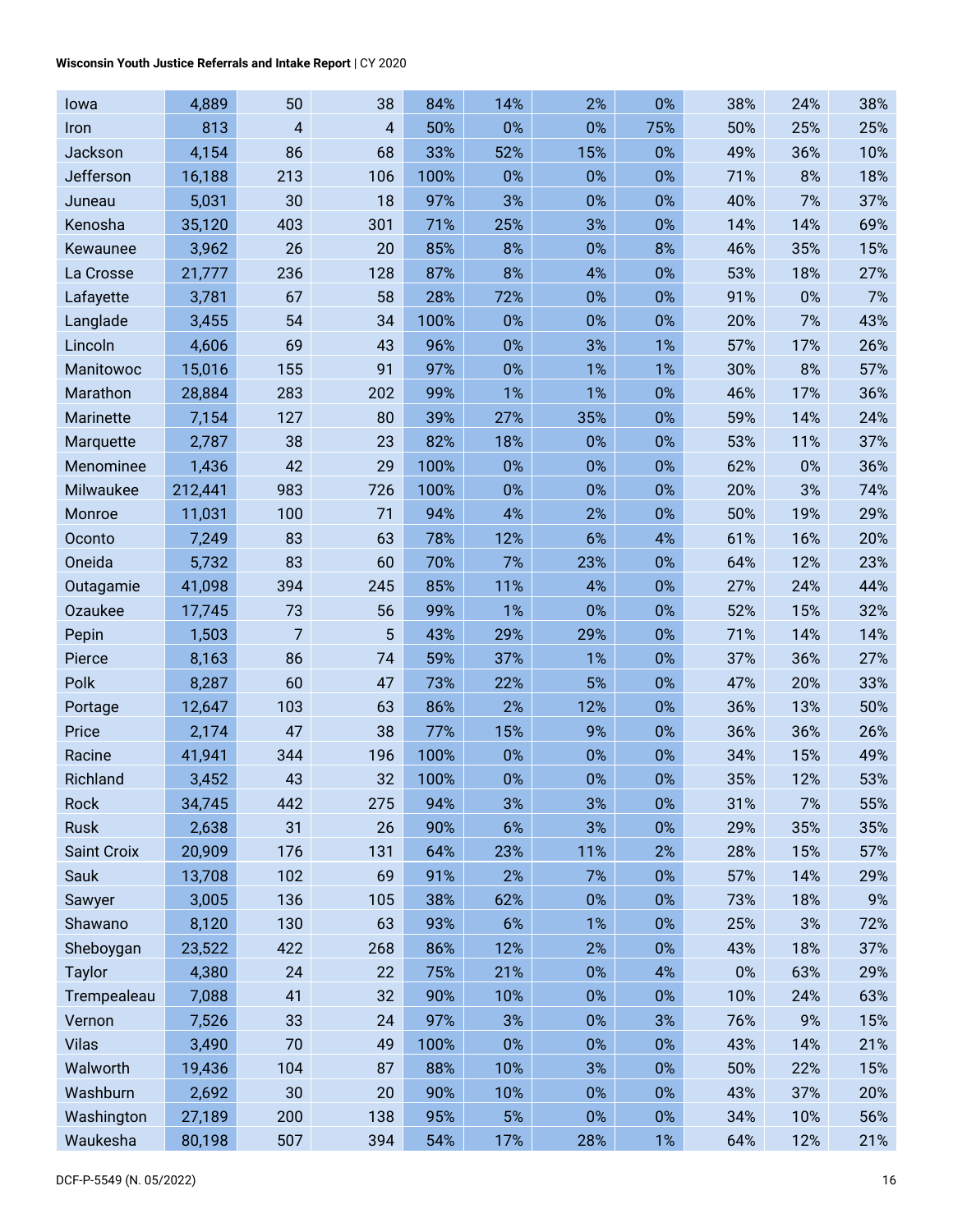**Wisconsin Youth Justice Referrals and Intake Report** | CY 2020

| Waupaca   | 9,604  | 117 | 68  | 96% | 3%  | 2%  | $0\%$ | 50% | 8%  | 32% |
|-----------|--------|-----|-----|-----|-----|-----|-------|-----|-----|-----|
| Waushara  | 4,050  | 32  | 24  | 84% | 16% | 0%  | 0%    | 63% | 13% | 25% |
| Winnebago | 32,702 | 790 | 343 | 78% | 9%  | 15% | 0%    | 59% | 4%  | 35% |
| Wood      | 4,761  | 343 | 191 | 72% | 4%  | 28% | 0%    | 76% | 14% | 8%  |